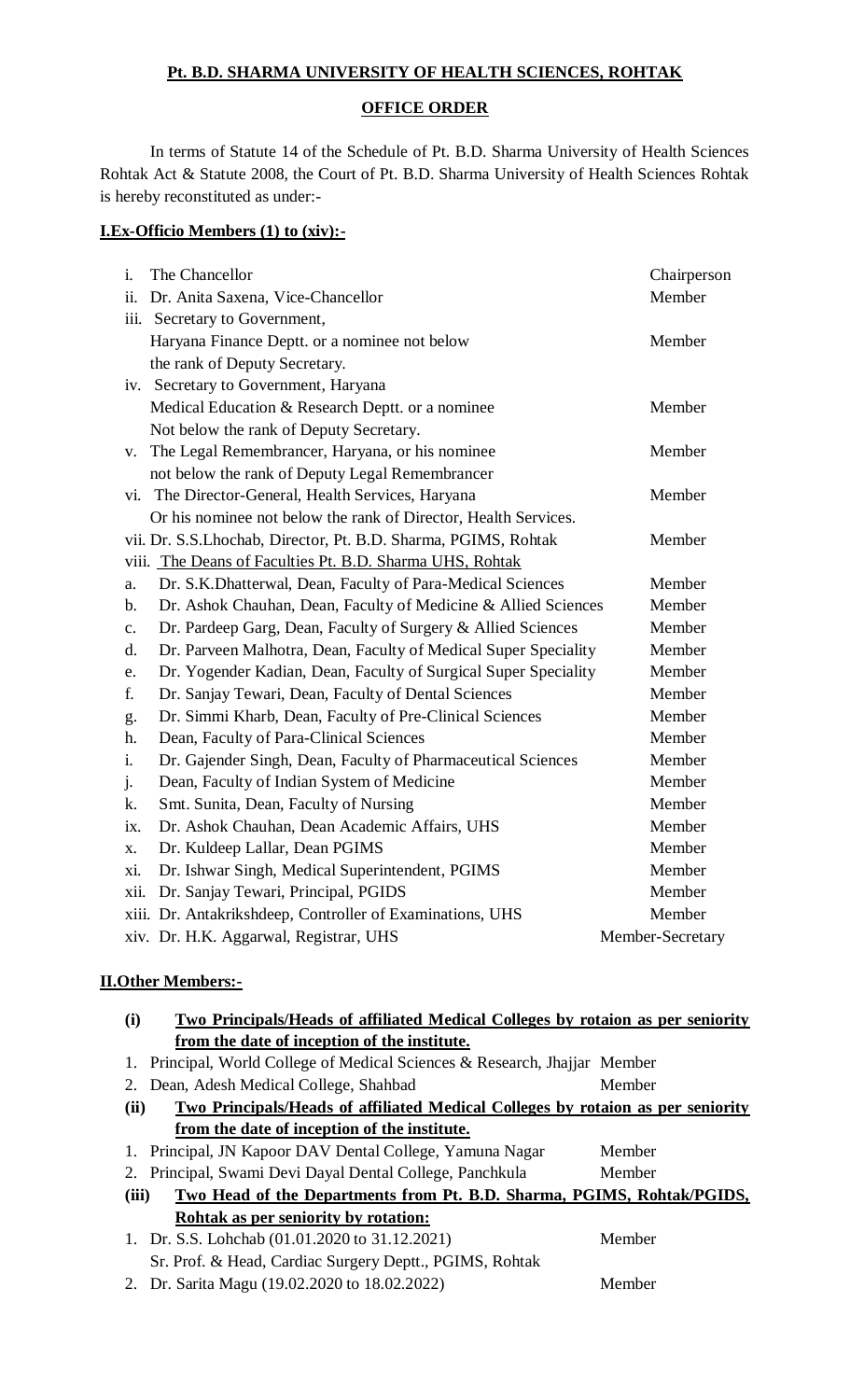Sr. Prof. & Head, Cardiac Surgery Deptt., PGIMS, Rohtak.

|                                                                                          | SI. I IUI. OC HEAU, CAIUIAC SUI GEI Y DEPIU., I CHINIS, KUIIIAN                     |        |  |  |
|------------------------------------------------------------------------------------------|-------------------------------------------------------------------------------------|--------|--|--|
| (iv)                                                                                     | Four Senior Professors of the Pt. B.D. Sharma, PGIMS, Rohtak and one from           |        |  |  |
|                                                                                          | <b>PGIDS, Rohtak as per seniority by rotation.</b>                                  |        |  |  |
|                                                                                          | PT. B.D. SHARMA P.G.I.M.S ROHTAK                                                    |        |  |  |
|                                                                                          | 1. Dr. Kuldeep Singh Laller (01.09.2019 to 31.08.2021)                              | Member |  |  |
|                                                                                          | Sr. Prof. & Head, Cardiology Deptt., PGIMS, Rohtak                                  |        |  |  |
|                                                                                          | 2. Dr. Samiti Nanda (21.02.2020 to 20.02.2022)                                      | Member |  |  |
|                                                                                          | Sr. Prof. & Head, Obst. & Gynae Deptt., PGIMS, Rohtak                               |        |  |  |
|                                                                                          | 3. Dr. Dhruv Choudhary, Sr. Prof., PCCM                                             | Member |  |  |
|                                                                                          | 4. Dr. Daya Sirohiwal, Sr. Prof. Obst. & Gynae                                      | Member |  |  |
| (v)                                                                                      | <b>PGIDS, ROHTAK</b>                                                                |        |  |  |
| 1.                                                                                       | Dr. Rekha Sharma (18.02.2020 to 17.02.2022)                                         |        |  |  |
|                                                                                          | Sr. Prof. & Head, Orthodontics Deptt., PGIDS, Rohtak                                | Member |  |  |
| (vi)                                                                                     | <b>Two Professors, Two Associate Professor and one Assistant Professor from Pt.</b> |        |  |  |
|                                                                                          | <b>B.D. Sharma, PGIMS, Rohtak/PGIDS, Rohtak as per seniority by rotation.</b>       |        |  |  |
|                                                                                          | 1. Dr. Nisha Marwah (21.02.2020 to 20.02.2022)                                      |        |  |  |
|                                                                                          | Prof. Pathology Deptt., PGIMS, Rohtak                                               | Member |  |  |
|                                                                                          | 2. Dr. R.S. Chauhan (08.05.2020 to 07.05.2022)                                      |        |  |  |
|                                                                                          | Prof. RIO Deptt., PGIMS, Rohtak                                                     | Member |  |  |
|                                                                                          | 3. Dr. Jagjit Singh, Assoc. Prof., Paed. (Neonatology) Medicine                     |        |  |  |
|                                                                                          | Deptt, PGIMS, Rohtak                                                                | Member |  |  |
|                                                                                          | 4. Dr. Jitender, Assoc. Prof., RIO, PGIMS, Rohtak                                   | Member |  |  |
|                                                                                          | 5. Dr. Himanshu P.Raikwar, Asstt Professor,                                         |        |  |  |
|                                                                                          | Biotechnology, PGIMS, Rohtak                                                        | Member |  |  |
| (vii)                                                                                    | Two teachers from affiliated Medical Colleges and two teachers from affiliated      |        |  |  |
|                                                                                          | Dental Colleges as per seniority from the date of inception by rotation, not more   |        |  |  |
|                                                                                          | than one teacher from one college                                                   |        |  |  |
|                                                                                          | <b>MEDICAL COLLEGE</b>                                                              |        |  |  |
|                                                                                          | 1. BPS GMC, Khanpur Kalan, Sonepat                                                  | Member |  |  |
|                                                                                          | 2. Adesh Medical College, Mohri, Kurukshetra                                        | Member |  |  |
|                                                                                          | <b>DENTAL COLLEGE</b>                                                               |        |  |  |
| 1.                                                                                       | Sudha Rustagi Dental College, Faridabad                                             | Member |  |  |
| 2.                                                                                       | Swami Devi Dayal Dental College, Panchkula                                          | Member |  |  |
| <u>Two persons nominated by the Chancellor from amongst the persons having</u><br>(viii) |                                                                                     |        |  |  |
|                                                                                          | special interest in Health Sciences.                                                |        |  |  |

| (ix)           | <b>Controller of Finance</b> | Member |
|----------------|------------------------------|--------|
| $(\mathbf{x})$ | Law Officer                  | Member |

The members of the Court, other than Ex-Officio Members shall hold office for a term years from the date of notification of re-constitution of the Court of Pt. B.D. Sharma University of Health Sciences, Rohtak provided that if any member ceases to hold the qualification by virtue of which he was appointed to the Court, he/she shall cease to be the member thereof.

### **VICE CHANCELLOR**

### **Endst.No. UHSR/Acad./A-III/2021/ Dated**

A copy of the above is forwarded to the following for information and necessary action:-

- 1. The Secretary to Hon'ble Governor of Haryana-cum-Chancellor, Pt. B.D. Sharma University of Health Sciences, Rohtak, Haryana, Raj Bhawan, Chandigarh for kind information of Hon'ble Governor of Haryana-cum-Chancellor.
- 2. The Financial Commissioner & Principal Secretary to Government, Haryana Finance Department, Chandigarh.